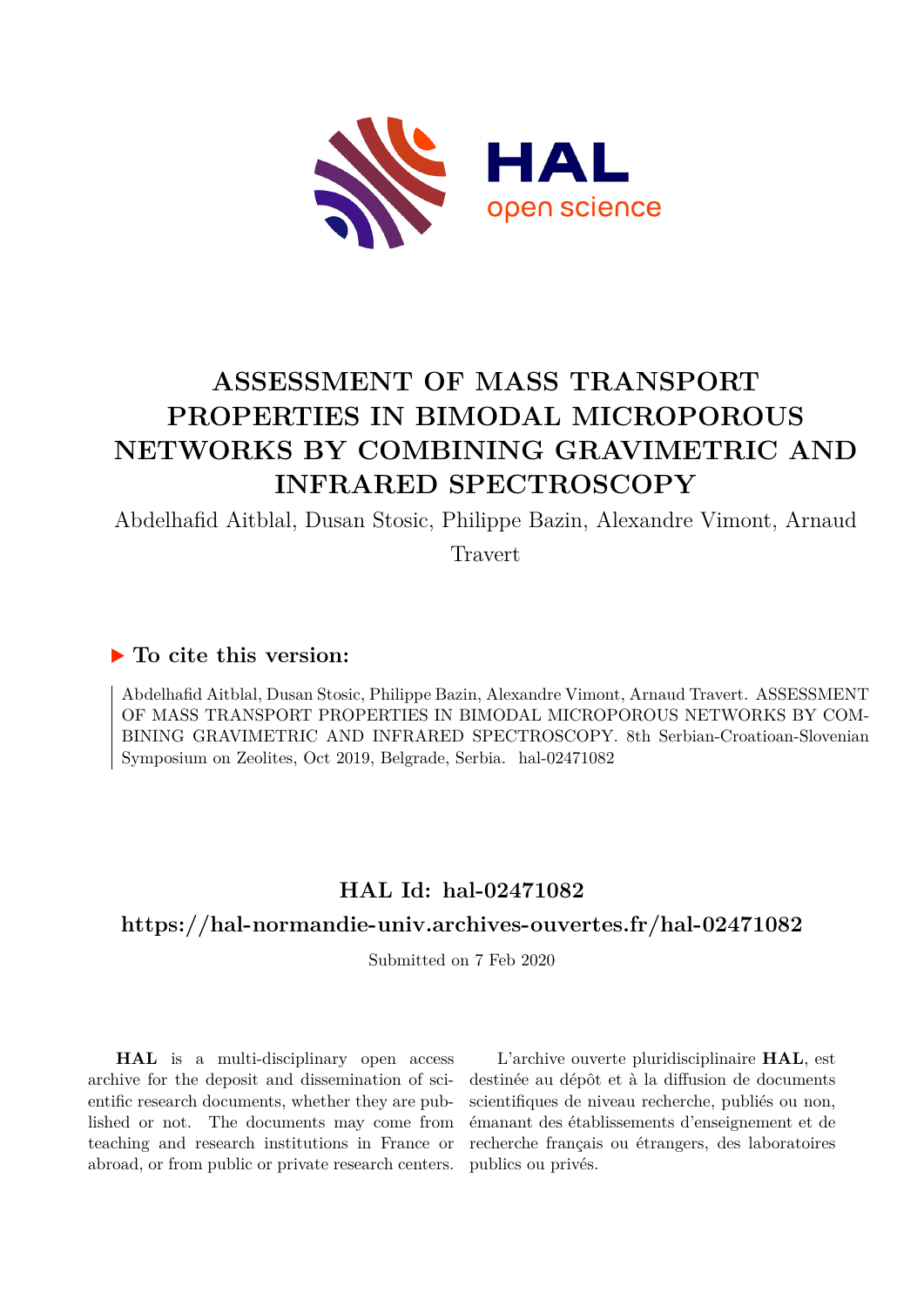### **ASSESSMENT OF MASS TRANSPORT PROPERTIES IN BIMODAL MICROPOROUS NETWORKS BY COMBINING GRAVIMETRIC AND INFRARED SPECTROSCOPY**

*Abdelhafid Aitblal, Dusan Stosic, Philippe Bazin, Alexandre Vimont, Arnaud Travert\**

NORMANDIE UNIV, ENSICAEN, UNICAEN, CNRS, LCS, 14000 CAEN, FRANCE. [abdelhafid.aitblal@ensicaen.fr](mailto:abdelhafid.aitblal@ensicaen.fr) arnaud.travert@ensicaen.fr

#### **ABSTRACT**

Interest of this study is to develop classical macroscopic diffusion measurements to probe and allow distinguishing a true hierarchical material from the other material. To this aim, the AGIR methodology (Analysis by Gravimetry and IR spectroscopy) will be used Gravimetric measurements provide more classical approach to molecular uptake measurements, whereas infrared (IR) spectroscopy can provide additional data on the interaction, orientation and environment of the molecules on the solid surfaces. In this study we evaluated the mass transport properties in a mechanical mixture of hierarchical H-MFI and H-FAU zeolites. Using AGIR technique, we have been able to distinguish the diffusivity of each component present in the mechanical mixture of following pure zeolites: H-MFI and H-FAU respectively. The potential and limitations of this new methodology will be discussed.

Keywords: Hierarchical zeolites; Diffusivity; AGIR.

#### **INTRODUCTION**

Zeolites are crystalline microporous materials, are widely used because of their high surface area, strong and tunable acidity, high adsorption capacity, and hydrothermal stability. A large part of their exceptional catalytic performance is due to pore confinement effects [1,2]. Further advancement in catalysis by zeolites can be achieved by improving the limited rate of intracrystalline mass transfer that affects efficiency of each process utilizing zeolites. Addition of mesopores to their structure or use of bimodal micro-porosity can create hierarchical architecture of porosity and is a viable way to overcome these issues. While the general field of mass transport in hierarchical materials is very lively, reports on diffusion characteristics that directly assess the improved transport in the bimodal meso-micro or micro-micro porous networks are still scarce. In this work we aimed at developing a general method allowing discriminating the diffusion in each part of such a bimodal network.

To this aim, we have investigated the mass transport of isooctane in a model mechanical mixture of H-MFI and H-FAU zeolites. Such mixtures are used, for instance, in catalytic cracking (FCC) whereby the largest porous network (H-FAU) allows cracking of the largest alkanes and the smallest (H-MFI) further cracks light hydrocarbons to enhance light olefin yields. The uptake of the probe was followed using a setup combining a microbalance connected to an infrared cell, developed in our laboratory (AGIR, the french acronym for Gravimetric Analysis and IR spectroscopy) [3].

#### **EXPERIMENTAL**

 AGIR was used to measure the uptakes of isooctane in pellets of the pure zeolites and mechanical mixtures. This technique allows measuring simultaneously the pellet weight and IR spectra of the solid sample and adsorbed species under gas flow, between room temperature and 773 K [3] Analyses were carried out on self-supported discs (diameter: 1.6 cm, 20 mg). Infrared spectra of the sample were recorded with a Nicolet 6700 spectrometer equipped with a MCT detector (16 scans/4 cm<sup>-1</sup> resolution) within a broad spectral range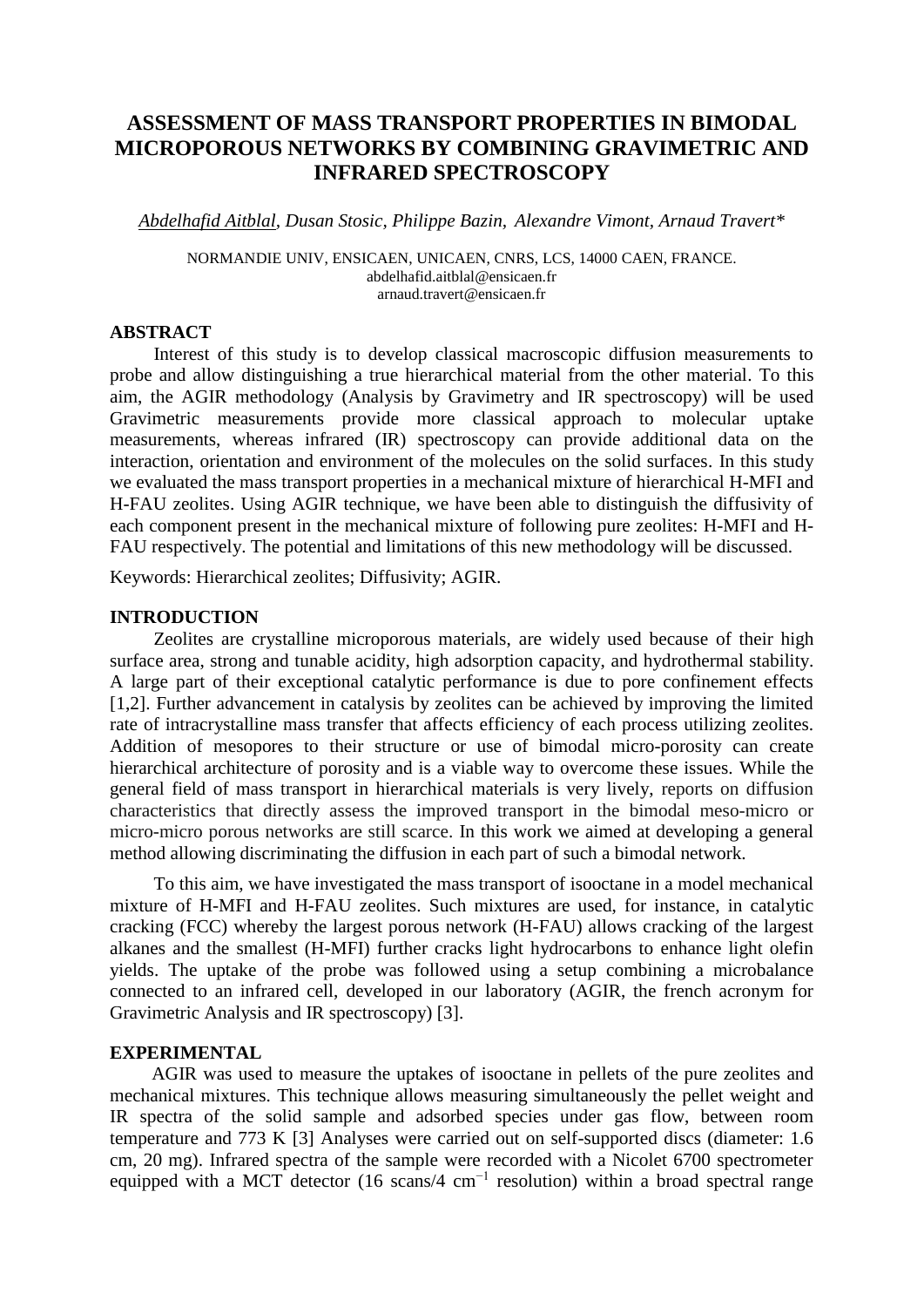(4000−400 cm−1). Prior to the analysis the samples were pretreated *in-situ* under the flow of argon at 723 K for 6 h; this temperature was reached using a heating rate of 1 K min<sup>-1</sup>. The uptake of isooctane with a partial pressure of 1.2 kPa in flowing Ar(total flow rate of 25 cm<sup>3</sup> (Normal Temperature and Pressure (NTP)) min<sup>-1</sup> and a total pressure of 101 kPa) was subsequently measured at 423 K.

 In typical procedure, commercial H-MFI and H-FAU zeolites and mechanical mixtures containing 82.5 % and 17.5% of H-MFI and H-FAU, respectively, were used to study adsorption and diffusion.

#### **RESULTS AND DISCUSSION**

 Fig. 1A shows the normalized uptakes of isooctane measured at 423 K in pure H-MFI, H-FAU and the mechanical mixture of both as a function of time as determined by gravimetric analysis. As expected, the uptake of isooctane adsorbed in H-MFI is growing slowly up, while the uptake in H-FAU zeolite grows much faster because of large cavities inside H-FAU zeolite. The equilibrium uptakes obtained in the mechanical mixture were consistent with those obtained for pure zeolites. In particular, uptake of the mechanical mixture was the weighted average of the uptake of pure zeolites. Finally, Figure 1A shows a logical order of the adsorption profiles, with the following ranking: H-FAU > mechanical mixture > H-MFI.

 Fig. 1B shows the normalized uptake at short times versus the square root of time for H-MFI, H-FAU and the mechanical mixture. The initial slope of these curves allows assessing the characteristic diffusion time constant  $\tau^{-1} = D_{\text{eff}}L^2$  [4]. As expected, the diffusivity in H-FAU zeolite ( $D_{eff}/L^2 = 143 \cdot 10^{-4} \text{ s}^{-1}$ ) was much larger than in H-MFI zeolite ( $D_{eff}/L^2 = 22.9 \cdot 10^{-7}$  $4 \text{ s}^{-1}$ ). For the mechanical mixture, the initial slope used to estimate the diffusivity in the mechanical mixture was  $D_{eff}/L^2 = 153 \cdot 10^{-4} \text{ s}^{-1}$ , which is close to that measured on pure H-FAU and much larger than H-MFI sample. This is because at short times, the largest part of the adsorbate diffuses in the largest porous network (H-FAU). Hence, the classical assessment of diffusion properties using gravimetric analysis does not allow distinguishing the diffusion of isooctane in each zeolite porous network.



Figure 1 A: Isooctane uptake curves of the H-MFI (blue), H-FAU (red) zeolites and mechanical mixture of both (black), obtained by gravimetric analysis at 423K, B: linearization at short times.

IR spectroscopy was used as a complementary method to gravimetric analysis because it provides additional data on the interaction, orientation and environment of the molecules on the solid surfaces. Figure 2A shows the IR spectra of activated H-MFI, H-FAU and mechanical mixture of both. It exhibits band at 3606 cm<sup>-1</sup> assigned to bridging Brønsted acid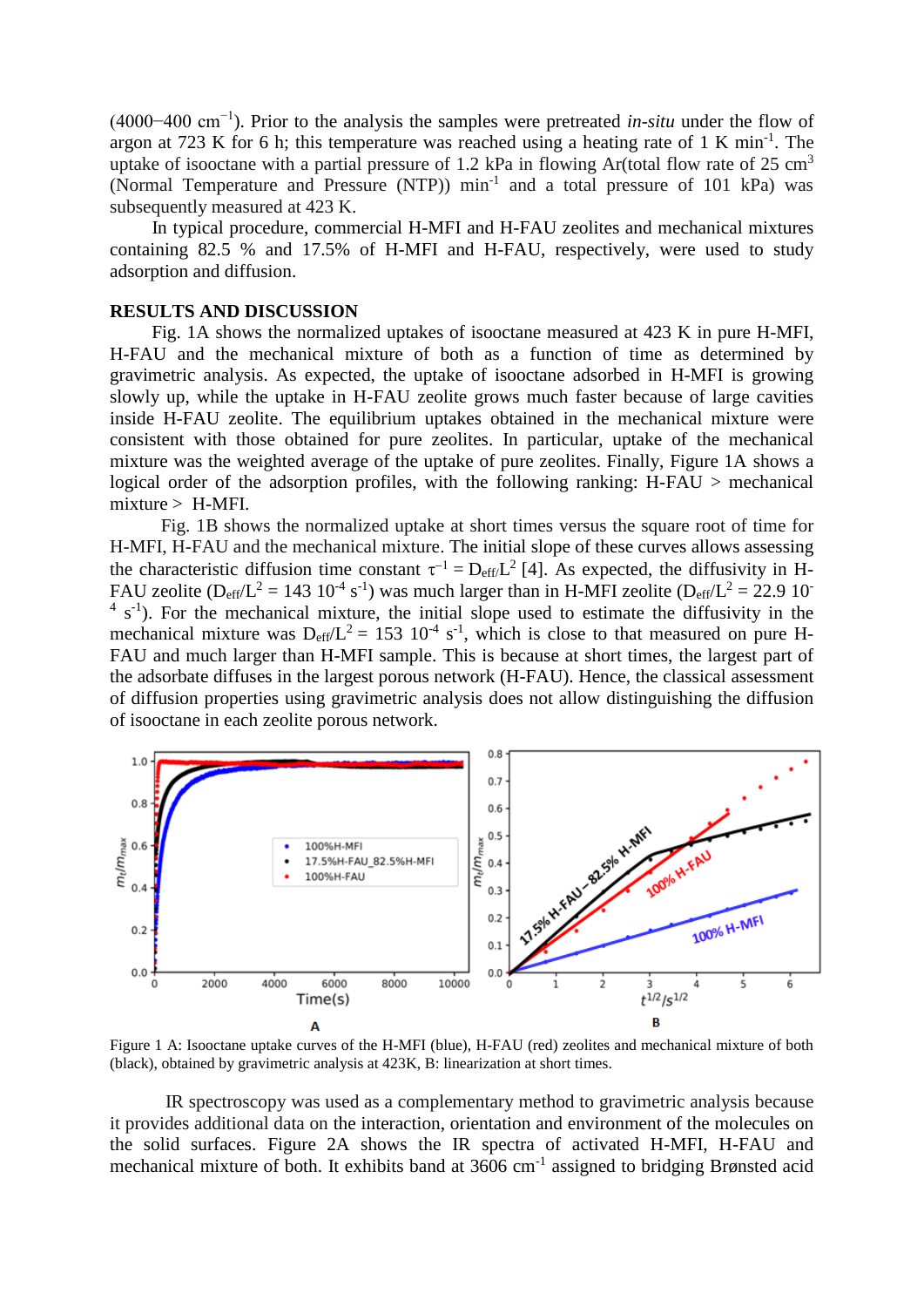OH groups of H-MFI and the bands at  $3645 \text{ cm}^{-1}$  and  $3545 \text{ cm}^{-1}$  assigned to bridging Brønsted acid groups in H-FAU zeolite, the high-frequency (HF) and low-frequency (LF) respectively [5]. As expected from the choice of the composition of the mechanical mixture, each of three bands belonging to the two porous networks can be clearly distinguished. The band at  $3745$  cm<sup>-1</sup> is assigned to free silanol groups of both zeolites.

 The fractional coverage of acidic OH groups interacting with isooctane was followed using the integrated intensity of the negative difference band at  $3606 \text{ cm}^{-1}$  for H-MFI and 3645 cm<sup>-1</sup> for H-FAU zeolite. Figure 2B shows the difference spectra for mechanical mixture at 423 K. These spectra characterize the formation of hydrogen bonds between the OH groups of the zeolites with the isooctane probe, leading to negative  $v(OH)$  band at 3606 and 3645 cm <sup>1</sup> of H-MFI and H-FAU in the mechanical mixture, respectively and the broader positive  $v(OH)$  band at 3450 cm<sup>-1</sup>. The OH groups of H-FAU zeolite were covered much faster than the OH groups of H-MFI. Figure 2C shows the fractional coverage of these acidic OH groups as a function of time for pure H-MFI, pure H-FAU and the mechanical mixture. The fraction of the OH groups for H-FAU zeolite interacting with isooctane was found higher than the corresponding fraction in H-MFI. The IR experiment for the mechanical mixture, gives two profiles of adsorption: the fractional coverage of OH groups in H-MFI (violet curve), which is close to the fractional coverage of acidic OH groups in pure H-MFI (blue curve), and the fractional coverage of the OH groups in the supercages of H-FAU (brown curve), which is also very close to that of the pure sample (red curve). These results show that infrared spectroscopy can allow distinguishing the diffusion in distinct, non connected porous networks in a mechanical mixture.



Figure 2. A: IR spectra of the OH groups of activated H-MFI, H-FAU and mechanical mixture of both. B: Difference IR spectra in the  $v(OH)$  range of mechanical mixture of H-MFI and H-FAU zeolite. C: Fractional